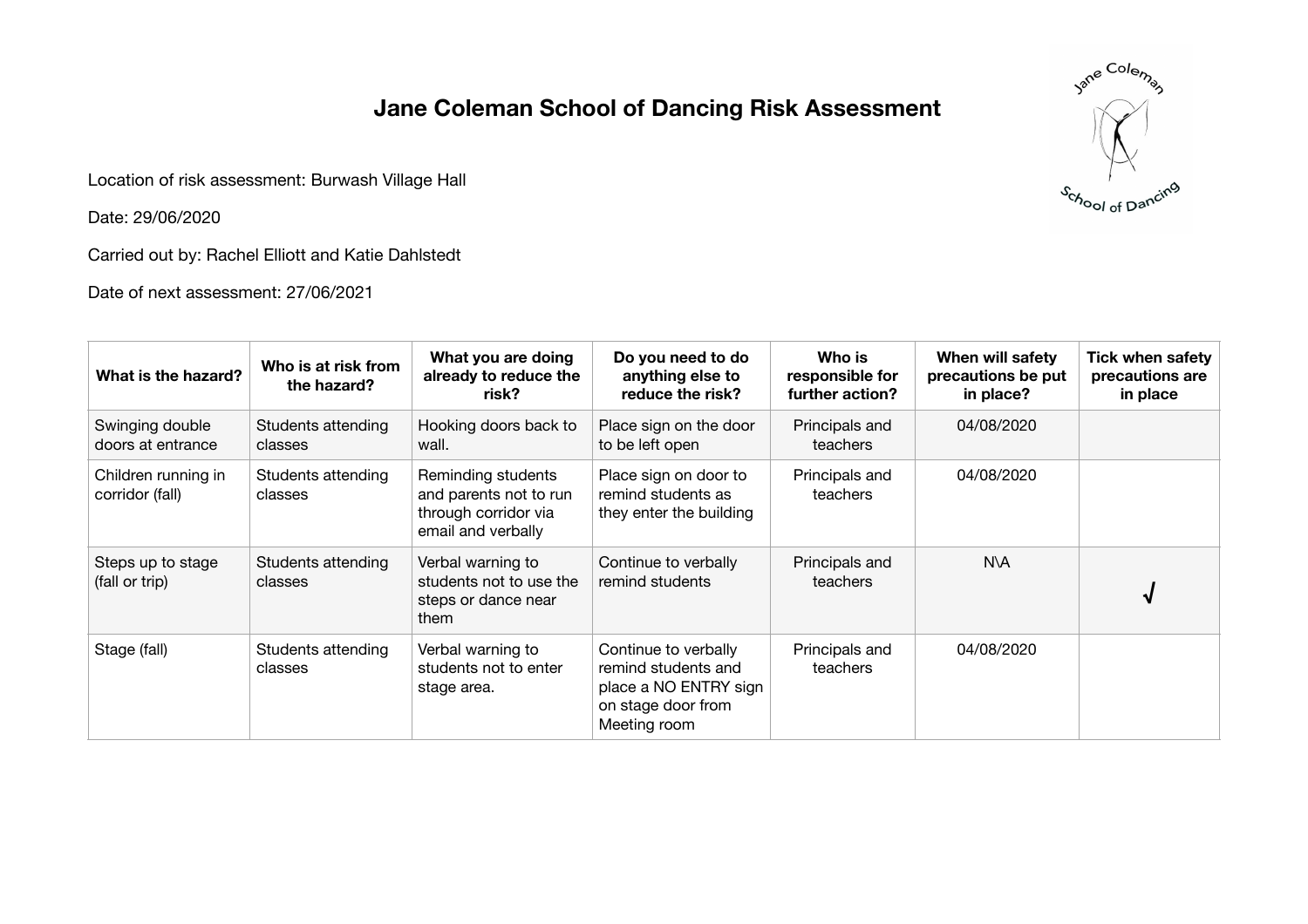## **Jane Coleman School of Dancing Risk Assessment**

| Chairs stacked on<br>stage (trip and fall)               | Students attending<br>classes                                                             | Verbally reminding<br>students not to enter<br>stage area. Ensure that<br>chairs are neatly<br>stacked before<br>students enter hall. | Continue to verbally<br>remind students                                                    | Principals and<br>teachers | N\A        |  |
|----------------------------------------------------------|-------------------------------------------------------------------------------------------|---------------------------------------------------------------------------------------------------------------------------------------|--------------------------------------------------------------------------------------------|----------------------------|------------|--|
| Wall mounted<br>wooden barres<br>(bump injury)           | Young students<br>attending classes                                                       | Verbally instructing<br>students to avoid<br>dancing near barres                                                                      | Continue to verbally<br>remind students                                                    | Principals and<br>teachers | N\A        |  |
| Chairs stacked in<br>Meeting room (trip or<br>fall)      | Young students<br>attending classes<br>that may potentially<br>climb on stacked<br>chairs | Verbally reminding<br>students not to use<br>Meeting room                                                                             | Continue to verbally<br>remind students and<br>place NO ENTRY sign<br>on Meeting room door | Principals and<br>teachers | 04/08/2020 |  |
| Students wearing<br>jewellery or watches<br>during class | Students attending<br>classes                                                             | Reminding students to<br>remove items before<br>class and including it<br>on our school policy.                                       | Continue to remind<br>students to remove<br>items before class                             | Principals and<br>teachers | <b>N\A</b> |  |
| Insurance for<br>individual teachers                     | <b>Teachers</b>                                                                           | Ensure that every<br>teacher has valid<br>insurance before each<br>term                                                               | Remind teachers on<br>annual basis to keep a<br>copy of insurance<br>certificate on file   | Principals                 | N\A        |  |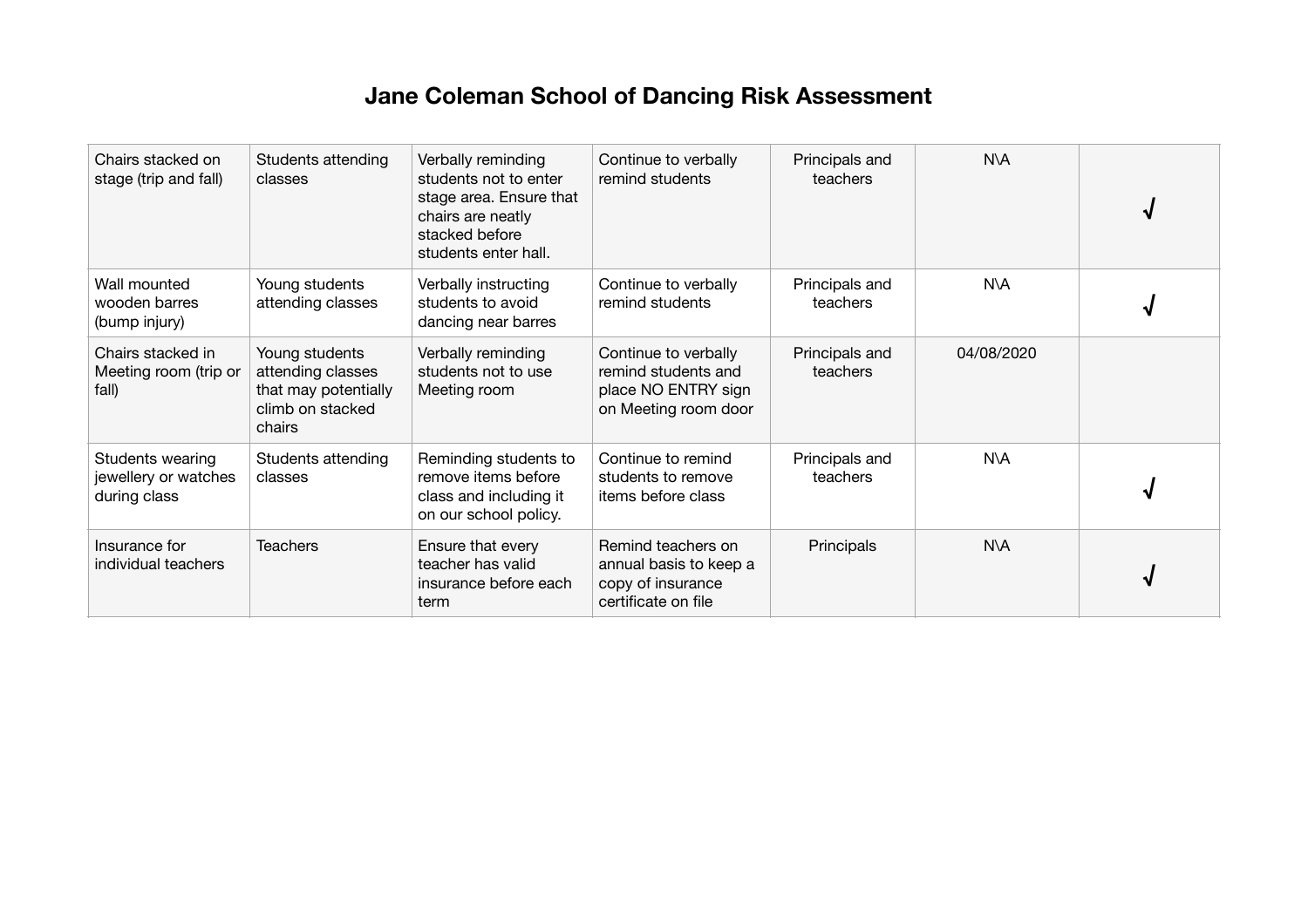| What is the hazard?                                                                                                                                                                                           | Who is at risk from<br>the hazard?                                                                 | What you are doing<br>already to reduce<br>the risk?                                                                                                                                                                                                                                                                                                | Do you need to do<br>anything else to<br>reduce the risk?                                                                            | Who is<br>responsible for<br>further action?    | When will safety<br>precautions be put in<br>place? | <b>Tick when safety</b><br>precautions are in<br>place |
|---------------------------------------------------------------------------------------------------------------------------------------------------------------------------------------------------------------|----------------------------------------------------------------------------------------------------|-----------------------------------------------------------------------------------------------------------------------------------------------------------------------------------------------------------------------------------------------------------------------------------------------------------------------------------------------------|--------------------------------------------------------------------------------------------------------------------------------------|-------------------------------------------------|-----------------------------------------------------|--------------------------------------------------------|
| Cleanliness of hall<br>and equipment.<br>Other hirers or hall<br>cleaner have not<br>cleaned hall or<br>equipment used to<br>standard required.<br>Our group leaves hall<br>or equipment without<br>cleaning. | Students attending<br>classes, teachers<br>and possibly parents/<br>carers of students             | JCSD to check with<br>hall committee when<br>hall is cleaned and to<br>make sure regularly<br>used surfaces are<br>cleaned before,<br>during and after hire<br>e.g. tables, sinks,<br>door and toilet<br>handles.<br>JCSD to clean hall<br>and surfaces before,<br>between and after<br>use and provide own<br>hospital grade<br>cleaning equipment | Keep in regular<br>contact with hall<br>managers to ensure<br>cleaning is complete<br>and to standard.                               | Principals                                      | 04/08/2020                                          |                                                        |
| Maintaining social<br>distancing when<br>waiting outside the<br>hall                                                                                                                                          | Students and<br>parents/ carers                                                                    | Placing cones at a 2<br>metre distance for<br>students to wait<br>before entering the<br>hall. Adults will be<br>asked to wait next to<br>their student.                                                                                                                                                                                            | Send out email with<br>guidelines on<br>entering and exiting<br>the hall for adults<br>and students to<br>understand<br>precautions. | Principals,<br>teachers and<br>parents/ carers. | 04/08/2020                                          |                                                        |
| Overcrowding within<br>the outer areas of<br>hall                                                                                                                                                             | Students, parents/<br>carers and teachers<br>with transmission to<br>other members of<br>the group | Only allowing<br>students to enter the<br>hall. Parents and<br>carers will be asked<br>do drop their<br>children and wait to<br>collect                                                                                                                                                                                                             | Send out email with<br>guidelines for adults<br>and students to<br>understand<br>precautions.                                        | Principals,<br>teachers and<br>parents/ carers. | 04/08/2020                                          |                                                        |

## **Special measures due to COVID - 19**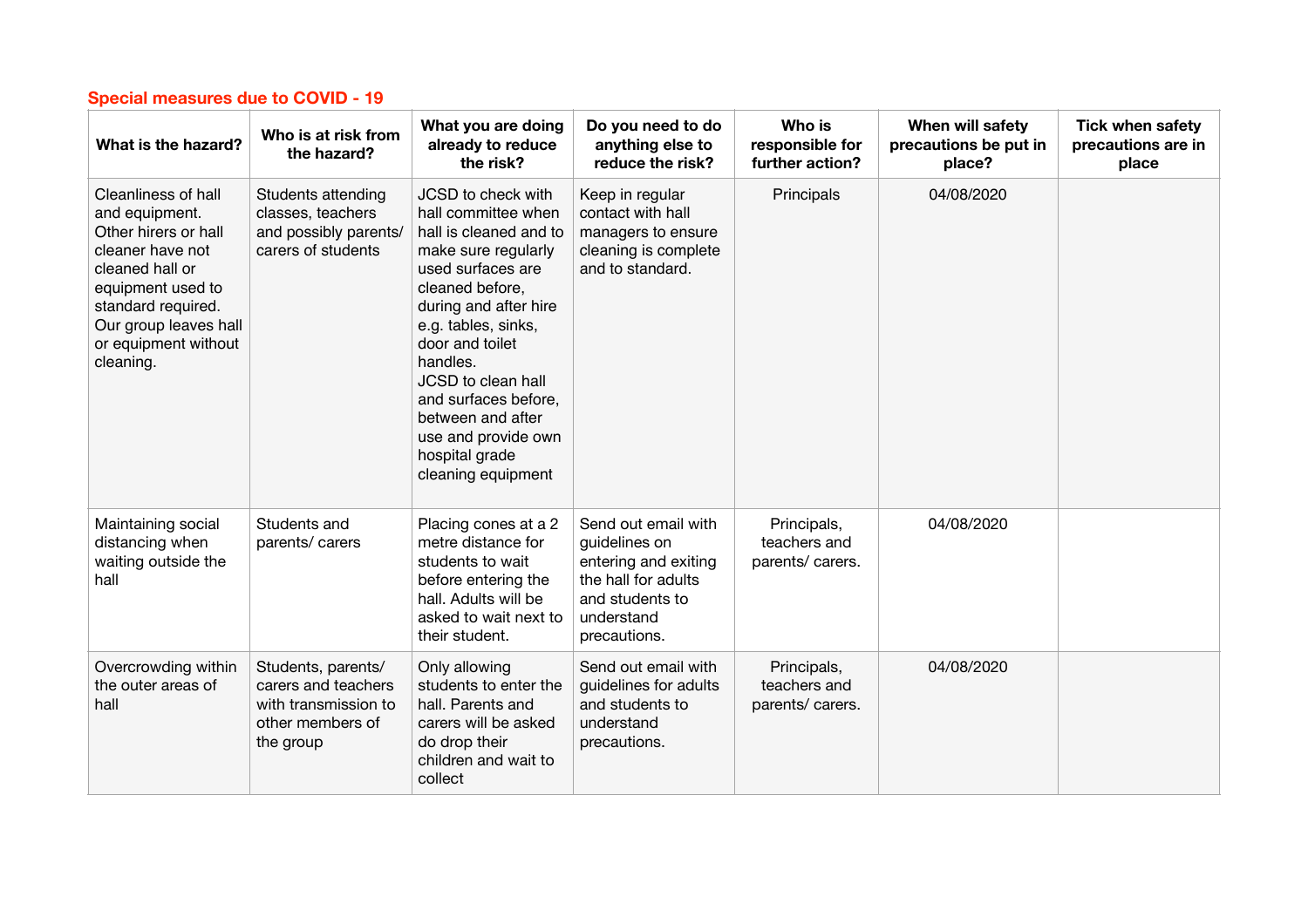| Managing social<br>distancing once in<br>the hall | Students and<br>teachers                                                          | Students will be<br>placed on individual<br>rubber floor mats<br>that will be placed at<br>a 2/3 metre distance<br>and will stay within<br>their area for the<br>duration of the class.<br>Toilet entry will be<br>limited to the<br>disabled toilet and<br>only one person at a<br>time will be<br>permitted entry to<br>the toilet area.           | Remind students to<br>maintain social<br>distancing at all<br>times and send out<br>reminder emails to<br>parents/ carers if<br>necessary. Limit<br>movement around<br>the hall and restrict<br>non essential ares of<br>the hall.                       | Principals and<br>teachers | 04/08/2020 |  |
|---------------------------------------------------|-----------------------------------------------------------------------------------|------------------------------------------------------------------------------------------------------------------------------------------------------------------------------------------------------------------------------------------------------------------------------------------------------------------------------------------------------|----------------------------------------------------------------------------------------------------------------------------------------------------------------------------------------------------------------------------------------------------------|----------------------------|------------|--|
| <b>Respiratory Hygiene</b>                        | Students and<br>teachers with<br>transmission to other<br>members of the<br>group | Supplying clean<br>tissue boxes for each<br>class and lined bin<br>that will be changed<br>at the end of the<br>session. Encourage<br>students to wash<br>and sanitise hands.<br>Leave doors and<br>windows open where<br>possible to ensure<br>flow of air.<br>Use of face covering<br>masks is optional<br>unless government<br>guidelines change. | Catch It, Bin It, Kill It<br>posters displayed.<br>Encourage group to<br>avoid touching<br>mouth, eyes, and<br>nose.<br>Remember to bring<br>tissues and hand<br>sanitiser.<br>Remember to empty<br>any bins used into<br>kitchen bin at end of<br>hire. | Principals and<br>teachers | 04/08/2020 |  |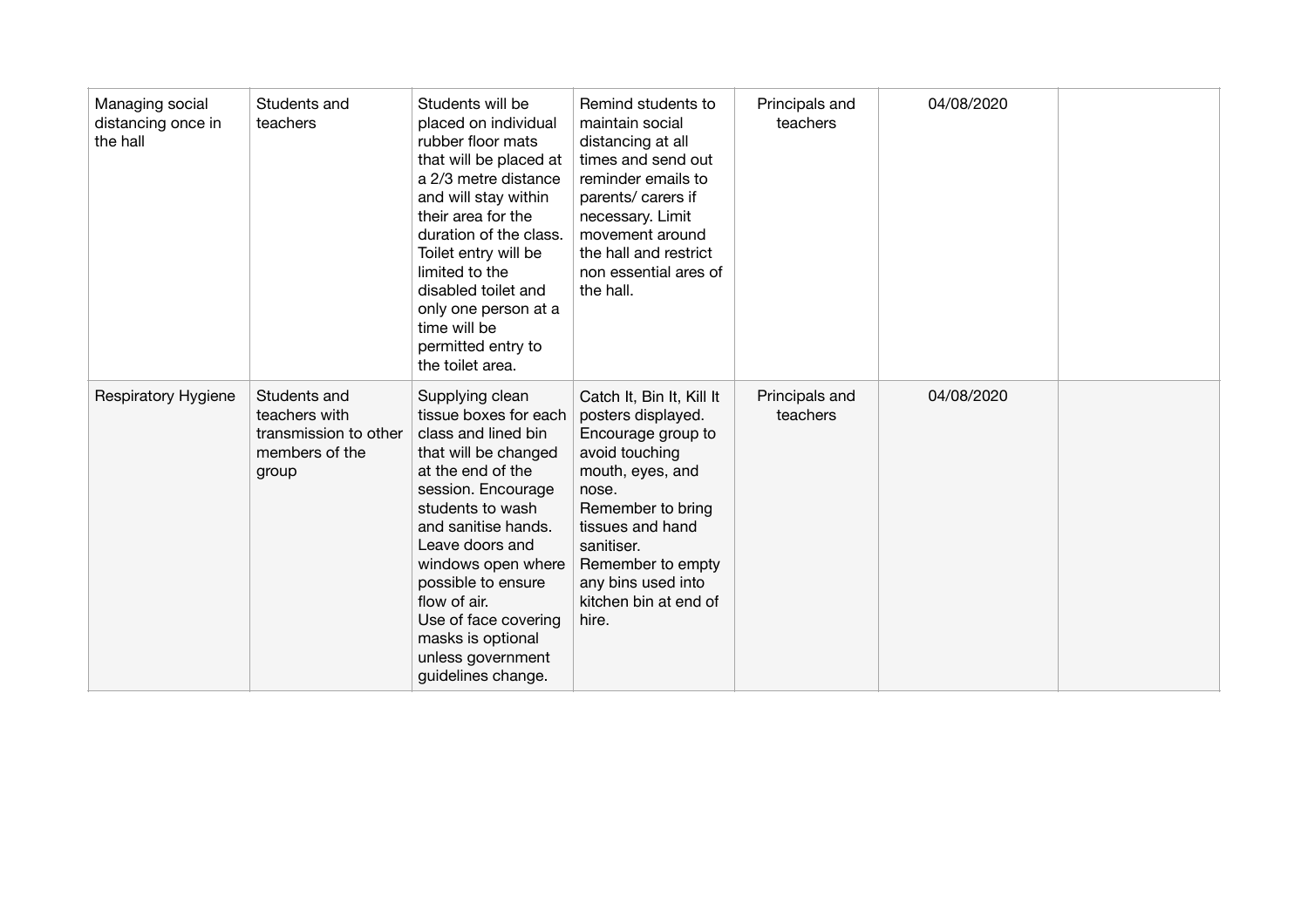| <b>Hand Cleanliness</b>                                                                            | Students and<br>teachers with<br>transmission to other<br>members of the<br>group                                                                                                                         | Advising group to<br>use sanitiser on<br>entering and exiting<br>the hall, to wash<br>hands regularly using<br>soap and paper<br>towels. Supplying<br>hospital grade hand<br>sanitising gel on a<br>hygiene table upon<br>arrival.                                                                                                                                                                                | Remind students not<br>to hold hands and<br>ensure that a safe<br>distance is kept<br>throughout.                             | Principals and<br>teachers                      | 04/08/2020 |  |
|----------------------------------------------------------------------------------------------------|-----------------------------------------------------------------------------------------------------------------------------------------------------------------------------------------------------------|-------------------------------------------------------------------------------------------------------------------------------------------------------------------------------------------------------------------------------------------------------------------------------------------------------------------------------------------------------------------------------------------------------------------|-------------------------------------------------------------------------------------------------------------------------------|-------------------------------------------------|------------|--|
| Managing social<br>distancing on exiting<br>the hall and students<br>being ready for<br>collection | Students not<br>maintaining social<br>distancing guidelines<br>when leaving the hall<br>and/ or parents or<br>carers arriving late<br>for collection and<br>therefore a student<br>being left in the hall | Ensure that parents/<br>carers arrive at least<br>5 minutes before<br>collection and wait at<br>a safe distance<br>outside the hall.<br>Students will be then<br>be released one at a<br>time from the fire exit<br>doors at the side of<br>the building, walked<br>to the front of the<br>building and handed<br>over to their<br>responsible adult,<br>using the hygiene<br>table on exit to<br>sanitise hands. | Ensure that plenty of<br>time is left to clear<br>the hall safely.                                                            | Principals,<br>teachers and<br>parents/ carers. | 04/08/2020 |  |
| <b>Cleanliness of ballet</b><br>barres and floor mats                                              | Students and<br>teachers with<br>transmission to other<br>members of the<br>group                                                                                                                         | Provide cleaning<br>equipment to clean<br>barres and floor mats<br>thoroughly between<br>classes and/ or limit<br>use of ballet barres.                                                                                                                                                                                                                                                                           | Remind students not<br>to touch barres<br>unless using them<br>and ensure that<br>enough cleaning<br>products are<br>supplied | Principals and<br>teachers                      | 04/08/2020 |  |